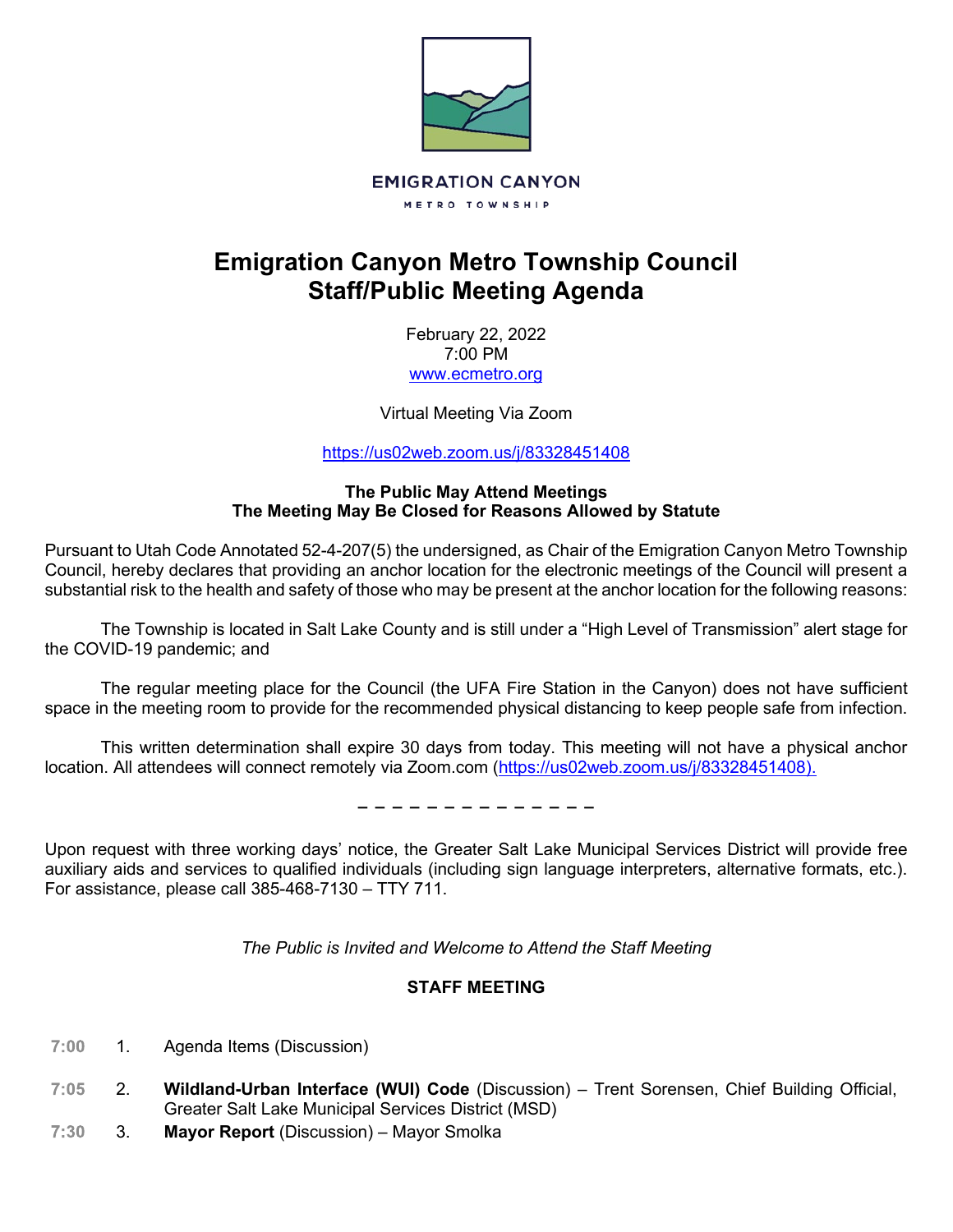- $7:35$ 4. Greater Salt Lake Municipal Services District (MSD) **Bond** (Discussion) – Mayor Smolka
- $7:40$ 5. Consideration of Resuming **In-Person Meetings** (Discussion)
- $7:45$ 6. Other Council Business (Discussion)

## **PUBLIC MEETING**

#### **7:50 1. Welcome and Determine Quorum**

 Joe Smolka, Mayor Jennifer Hawkes, Deputy Mayor David Brems, Council Member Catherine Harris, Council Member Robert Pinon, Council Member

- **2. Pledge of Allegiance**
- **3. Recognize Visiting Officials**
- **4. Public Hearing:** None

## **7:55 5. Citizen Public Input**

*(Individuals wishing to comment must access the meeting using the Zoom.com link above by the beginning of the "Citizen Comment" period. If an individual is unable to attend the meeting, they may email their comments to [nwatt@slco.org](mailto:nwatt@slco.org) to have them read into the record.)*

#### **6. Reports from other Municipal Providers**

- **8:10** 6.1 Emigration Canyon Community Council Bill Tobey, Chair
- **8:15** 6.2 Unified Police Department Office Jake Elsasser
	- (a) Events
- **8:20** 6.3 Unified Fire Authority Captain Michael Conn
- **8:25** 6.4 Salt Lake County Animal Services Gary Bowen, Emigration Canyon Metro Township Council Representative

#### **7. Council Business**

- **8:30** 7.1 Discussion and Possible Motion to Consider Adoption of the **Emigration Canyon Metro Township General Plan** (Motion/Discussion) – Matt Starley, Planner, Greater Salt Lake Municipal Services District (MSD)
- **8:50** 7.2 Discussion and Possible Motion Regarding **Restrooms** in Emigration Canyon (Motion/Discussion)
- **9:00** 7.3 Discussion and Possible Motion on the Hiring of an Emigration Canyon Metro Township **Administrator** (Motion/Discussion)
- **9:10** 7.4 **Legal Issues** (Motion/Discussion) Polly McLean, Legal Counsel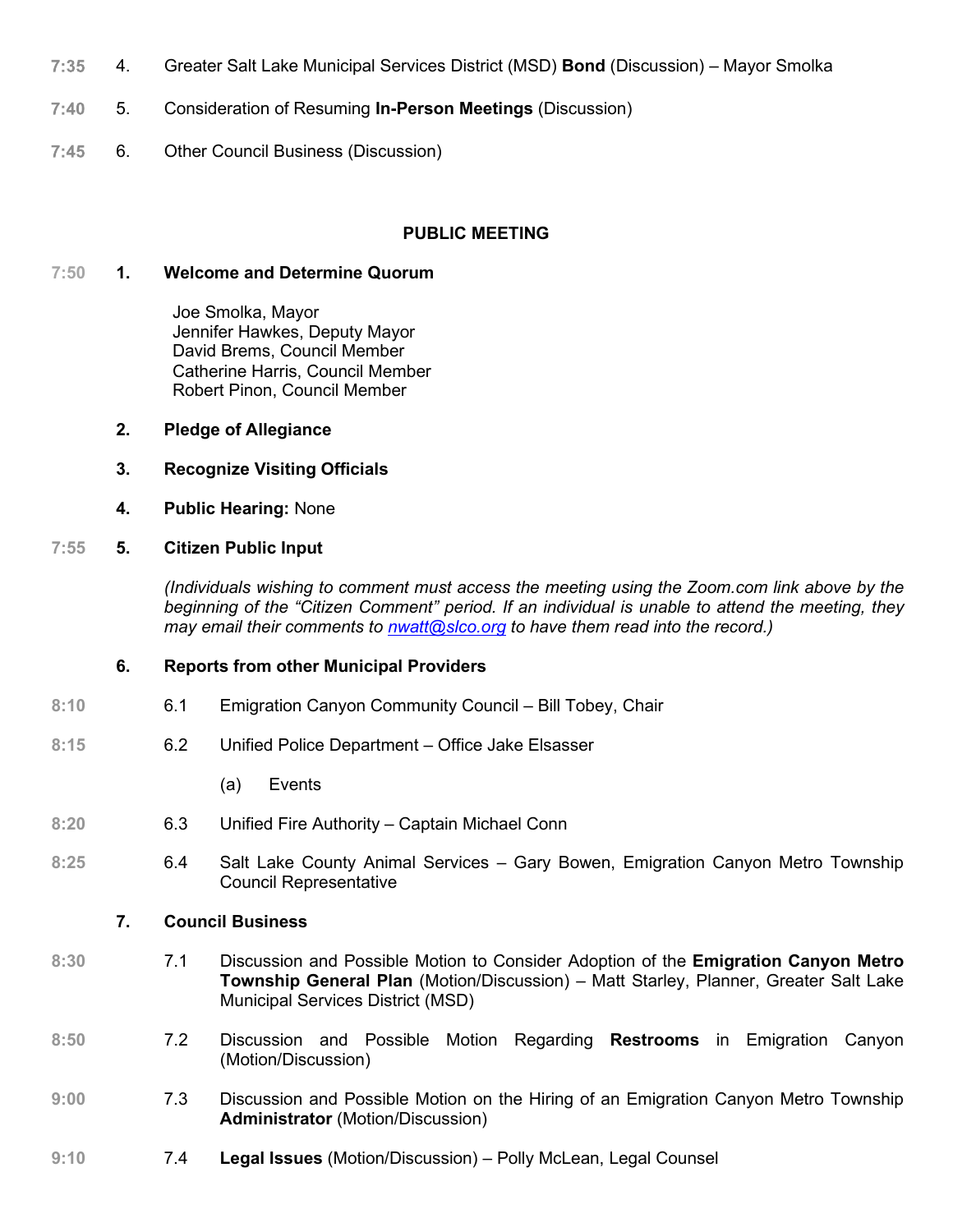| 9:15  |     | 7.5                                                | <b>Budget Items</b>                                                                                                                                                                                                                             |  |  |
|-------|-----|----------------------------------------------------|-------------------------------------------------------------------------------------------------------------------------------------------------------------------------------------------------------------------------------------------------|--|--|
|       |     |                                                    | Approval of Expenditures (Motion/Discussion)<br>(a)<br>(b)<br>Fund Balance (Motion/Discussion)                                                                                                                                                  |  |  |
| 9:20  |     | 7.6                                                | <b>Consideration of Minutes</b>                                                                                                                                                                                                                 |  |  |
|       |     |                                                    | January 25, 2022<br>(a)                                                                                                                                                                                                                         |  |  |
|       | 8.  |                                                    | <b>Council Member Reports</b>                                                                                                                                                                                                                   |  |  |
| 9:25  |     | 8.1                                                | <b>Council Member Brems</b>                                                                                                                                                                                                                     |  |  |
|       |     |                                                    | (a)<br>Unified Police Department (UPD) &<br>Salt Lake Valley Law Enforcement Service Area (SLVLESA)                                                                                                                                             |  |  |
|       |     |                                                    | <b>Emigration Canyon Metro Township Planning Commission</b><br>(b)                                                                                                                                                                              |  |  |
| 9:30  |     | 8.2                                                | <b>Council Member Harris</b>                                                                                                                                                                                                                    |  |  |
|       |     |                                                    | Unified Fire Authority (UFA) & Unified Fire Service Area (UFSA)<br>(a)<br><b>Watershed Plan</b><br>(b)                                                                                                                                          |  |  |
| 9:35  |     | 8.3                                                | <b>Council Member Pinon</b>                                                                                                                                                                                                                     |  |  |
|       |     |                                                    | Wasatch Front Waste and Recycling District (WFWRD)<br>(a)                                                                                                                                                                                       |  |  |
| 9:40  |     | 8.4                                                | Deputy Mayor Hawkes                                                                                                                                                                                                                             |  |  |
|       |     |                                                    | Website (www.ecmetro.org)<br>(a)<br>CodeRED<br>(b)<br>(c)<br>Restrooms                                                                                                                                                                          |  |  |
| 9:45  |     | 8.5                                                | Mayor Smolka                                                                                                                                                                                                                                    |  |  |
|       |     |                                                    | Greater Salt Lake Municipal Services District (MSD)<br>(a)<br>(b)<br><b>Landfill Council</b><br>Wasatch Front Reginal Council (WFRC) Transportation Committee<br>(c)<br><b>Council of Governments (COG)</b><br>(d)<br>Legislative Update<br>(e) |  |  |
| 9:55  | 9.  | <b>Other Announcements:</b>                        |                                                                                                                                                                                                                                                 |  |  |
|       | 10. | <b>Future Metro Township Council Agenda Items:</b> |                                                                                                                                                                                                                                                 |  |  |
|       |     | 10.1                                               | Noise Ordinance                                                                                                                                                                                                                                 |  |  |
|       |     | 10.2                                               | <b>Night Sky Ordinance</b>                                                                                                                                                                                                                      |  |  |
| 10:00 | 11. |                                                    | <b>Motion to Adjourn Meeting</b>                                                                                                                                                                                                                |  |  |
|       |     |                                                    | Topic: Emigration Canyon Metro Township Council Meeting                                                                                                                                                                                         |  |  |

Time: February 22, 2022, 07:00 PM Mountain Time (US and Canada)

Join Zoom Meeting <https://us02web.zoom.us/j/83328451408>